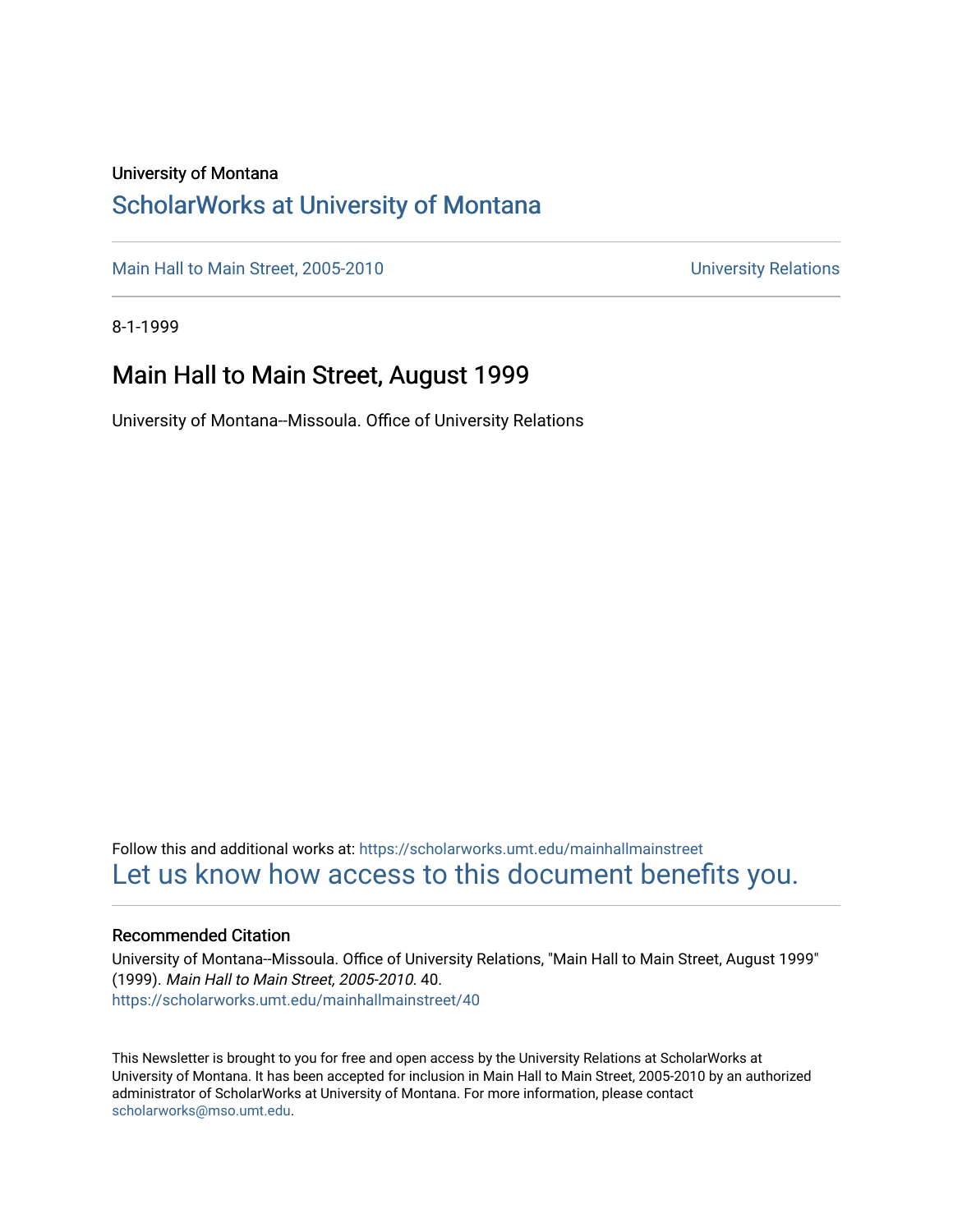

UNIVERSITY OF MONTANA

SEP 21 1999

Vol. 5, No. <sup>8</sup> Connecting Campus and Community August 1999

# Books ofTheir Own UM *sponsors book drive for local schoolchildren*

in Ha

I Montana is teaming up with the<br>Missoulian and KECI-TV in a book drive n an effort to encourage lifelong reading habits, The University of **A** Montana is teaming up with the aimed at providing books for hundreds of Missoula children.

Children who are being tutored through UM's Montana Reads program will benefit from the drive, according to Bridgit Sommer, the University's community relations and outreach coordinator. "By giving children their own books, we hope that it will encourage reading and learning at home as well as in school," she said.

Students who receive books hopefully will be encouraged to share them with younger siblings as well, Sommer said.

The public is asked to contribute new or used books. Books may be dropped off at KECI-TV, 340 W. Main St., the

Missoulian, 500 S. Higgins Ave., and in the University Center. Donors also may bring booksto Washington-Grizzly Stadium during the Sept. <sup>11</sup> Montana Grizzlies vs. Cal State Sacramento match. Book donors will be eligible to win

prizes, including Grizzly logo items. The drive is being held in conjunction

with National Literacy Day Sept. 8. UM started the Montana Reads program in 1997 in response to President Clinton's America Reads Challenge — that every schoolchild in America read well and independently by third grade. More than 55 UM student volunteers and work-study students visit Missoula schools on a regular basis to provide literacy tutoring to children in kindergarten through fifth grade. President Dennison is one of 21 college or university presidents who serve on



**A UM student tutors an elementary school student through Montana Reads.**

Clinton's America Reads steering committee.

For more information, call Sommer at (406) 243-2488.

### UM teams with local businesses for HeartWalk

Mans can team up with UM and<br>local businesses to help fight<br>Missoula County's No. 1 killer—heart<br>diesse and stroke issoulians and western Montanans can team up with UM and **L**local businesses to help fight disease and stroke.

This year's American HeartWalk to benefit the American Heart Association

is set for Saturday, Sept. 18, at Southgate Mall. The public is invited to form teams, collect donations and walk three times around the mall beginning at 8:30 a.m. Participants are encouraged to gather friends, co-workers and relatives to join the walk.

Money raised from the walk will be used to support education, community service and research, including the work of a  $UM$  **AMERICAN HEARLWALK** 

faculty researcher and graduate student.

Businesses can show support by sponsoring route signs. A \$ 125 donation buys a special sign along the walking route acknowledging the contribution.

Heart disease and stroke survivors who participate in the walk will be issued red

caps thatwill distinguish them from otherwalkers. Organizers are looking for such survivors to lead the walk. If you or a family member are heart disease or stroke survivors andwould like to participate as guests of honor, call Don Hjelmseth at (406) 728-3949 or UM

Registrar Phil Bain at (406) 243-2412.

The Missoula walk is one of many held nationwide throughout the year. Missoula sponsors are the International Heart Institute of Montana Foundation (a partnership between UM and St. Patrick Hospital), Mountain West Bank, KMSO-The Mountain FM Radio, UM, the Missoulian, Southgate Mall and KECI-TV.

#### For more information or to register for the walk, call (406) 542-6222. To find out more about the American Heart Association and its efforts at fighting heart disease and stroke, visit the national Web site at http:// [www.amhrt.org/](http://www.amhrt.org/).

## President'stalk to kick off new academic year

**T**niversity of Montana President George M. Dennison  $\blacktriangle$  officially will ring in the 1999-2000 academic year when he addresses faculty, staff and administrators about the direction the University will take in the coming year.

Dennison's annual Stateofthe University Address will begin at 10 a.m. Friday,Aug. 27, in theMontanaTheatre of the Performing Arts/Radio-Television Center. Coffee will be served before the address at 9:30 a.m. in the foyer. The public is welcome to attend the event.

New members of the faculty and. administration will be introduced during the convocation.

Fall semester classes begin Monday, Aug. 30.



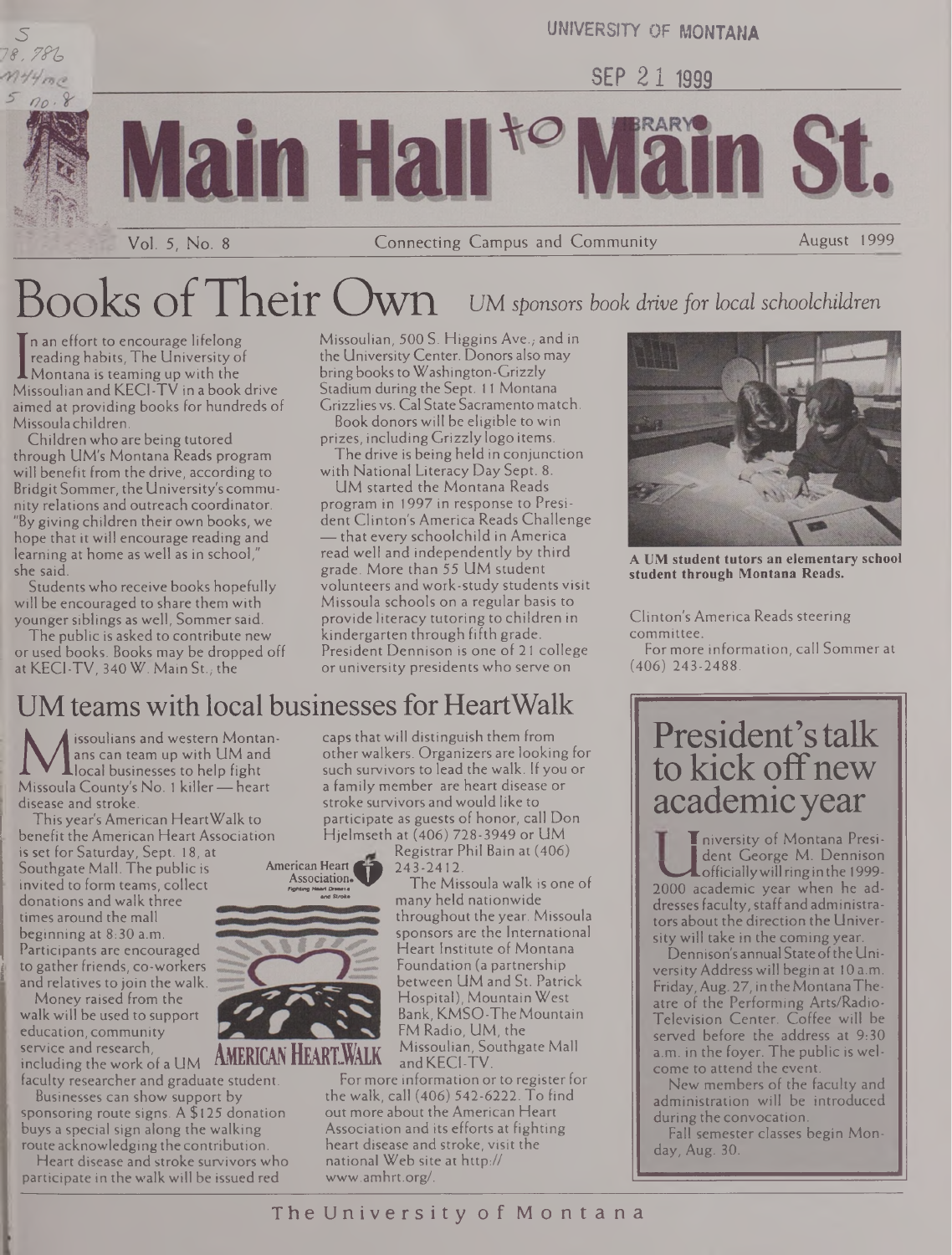## And it's 'Up With Montana' folks

I talk of the stadium. Fans want<br>to know, what are the words to<br>the fight song, anyway? Here they<br>are, for all to memorize. uring football season, it's the talk of the stadium. Fans want to know, what are thewordsto are, for all to memorize.

### *Up With Montana*

*Up with Montana, boys, down with the foe,*

*Old Montana's out for a victory,- She'll shoot her backs around the foe-men's line,-*

*A hot time is coming now, oh, brother mine.*

*Up with Montana, boys, down with the foe.*

*Good old Grizzly'll triumph today/*

*and the squeal of the pig will float on the air,*

*from the tummy ofthe Grizzly bear.*

### Stargaze with Friends at UM observatory

 $\frac{1}{\text{servate}}$ The public is invited to visit the heavens at UM's Blue Mountain Ob- $\,$  ory Aug. 20 and Sept. 10  $\,$   $\,$   $\,$   $\,$   $\,$   $\,$ and 17. Observationswill begin at about 10 p.m. on these Fridays unless there is bad weather.

If there is any doubt about the weather, call observatory director Dave Friend at 243-5283 the evening of the open house.

The observatory islocated near the top of Blue Mountain southwest ofMissoula. To reach UM's gateway to the stars, take Blue Mountain Road off U.S. Highway 93 and follow it to the base ofthemountain.Then make a left



**Dave and Diane Friend host public open houses at UM's Blue Mountain Observatory.**

turn at the cattle guard to enterthe Blue Mountain Recreation Area. Follow the road for 10 miles up the mountain to a sharp left turn that has a sign for the observatory. Make a left turn there and go another three miles to the fire lookout. Park near the lookout and walk about 200 yards east to the observatory. Warm clothing and a flashlight are recommended.

Friend, an associate professor of astronomy and physics, said participants will observe the moon or any bright planets that are visible.

## **News** To Use

## There's just something about echinacea

#### by Terry Brenner University Relations

'<br>search:<br>compo here'ssomethingabout echinacea thatscientistsstill haven't pinned down, even after a century of re- $\mathbb{S}$  Which of the plant's chemical and components work so effectively on one of humankind's peskiest illnesses, the commoncold. But



there'snodenying that echinacea taken at the first signsofacoldcan prevent it or at jeastminimize the unpleasantsymptoms. How so?

"Echinacea increasesimmunity

to infections," says Rustem Medora, a UM pharmacy professorspecializing in the medicinal properties of plants. "It works by increasing the white blood cells. The white blood cells act as scavengers that go out and pick up all the riffraffin town."

Now one of the most popular herbal cold remedies in the United States, echinacea comes from the plant Echinacea angustifolia — or a related species. Echinacea purpurea — which commonly goes by names such as American or purple cone flower, snakeroot and Indian head. The plant is native to Kansas, Nebraska, Missouri and eastern Montana, and its history goes back to the American Indians, who were using it when the pioneers came west to settle. Based on what they learned from the Indians, the settlers soon began using echinacea to treat wounds and improve immune function.

Since then, echinacea's popularity has gone through cycles, Medora says. Its use peaked during the 19th century but virtually died out in America when synthetic drugs came on the scene. Meanwhile, Europeans took it back to their home countries, the Germans did clinical studies that supported herb's effectiveness and echinacea became popular abroad as a cold preventive. Recently it has staged a comeback in America, selling briskly at drug and natural products stores.

Shouldyou decide to try it, here are some things Medora says to keep in mind:

• Take it at the first sign of a cold or when you know you've been exposed. Don't expect echinacea to cure a cold you already have. Itmayhelp somebut not a lotbecause the virus is already multiplying too fast.

• Forbestresults, use echinacea tincture, which is commonly one part echinacea to 10 parts of 45 percent alcohol. That ratio as well as the strength of the alcohol varies widely, though. Echinacea tea won't provide the same benefits because tea doesn't extract all the medicinal properties that alcohol does. If you want to make a tea, put some tincture into hot water.

• Follow the dosage specified on the label. Itwill usually prescribe the dosage in drops.

• Take the proper dose two to three times a day. If it doesn't do the trick in two to three days, it probablywon't, but there's no harm in taking it for a week. Taking it for too long will weaken its benefits.

• Take echinacea on an empty stomach. The presence of food in the stomach dilutes its potency. To make echinacea more palatable, put the tincture into a little orange juice.

• Avoid excessive use of echinacea during pregnancyand lactation. Data on its toxicity is lacking.

• Consult with your health professional before taking echinacea if you suffer from an autoimmune disease.

Medora stresses that cultivated echinacea is just as potent as the wild form, and above-ground parts of the plant are asuseful asthe roots.Toomany peoplestalking thewildformandpulling up the plants to extract the substance from the roots could push the wild form to extinction, he says.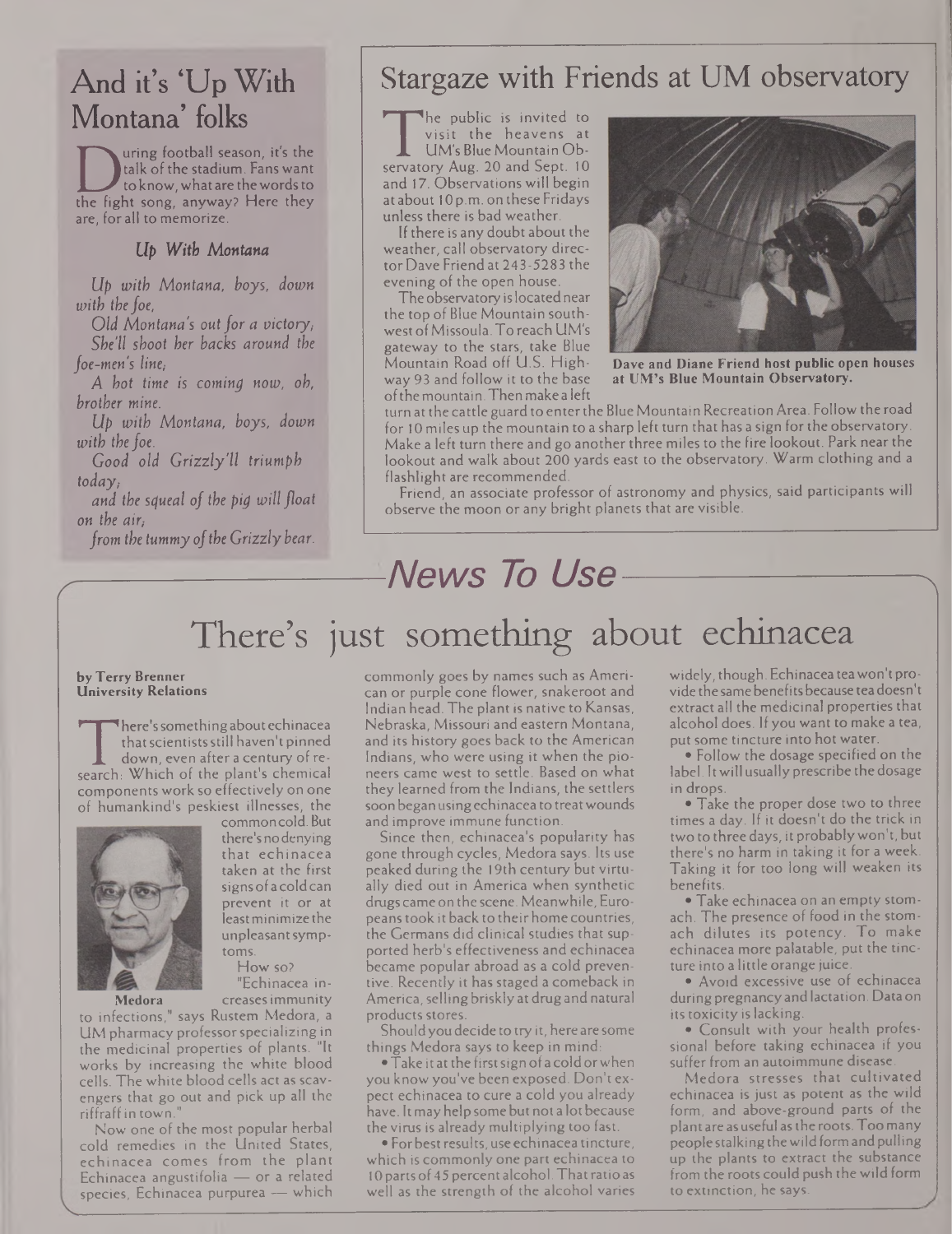

**Best Of The West—**Works by some of the West's most famous artists will be displayed through Sept. 7 at UM's Henry Meloy Gallery. The exhibit, titled "Masters of the Medium: Great Painters of the American West," features art by Edgar Paxson, Charles M. Russell, Maynard Dixon and O.C. Seltzer among others. The exhibit is free and open to the public, and many of the works in the exhibit are forsale. A portion of the proceeds from the exhibit and sale will benefit UM's Museum of Fine Arts. Located in the Performing Arts and Radio-Television Center, theMeloy Gallery's hours are 9 a.m. to noon and <sup>1</sup> - 5 p.m. weekdays. Saturday hours are noon to 5 p.m.

**Attention!—**UM's ROTCprogram has been named one of the best in the nation by Cadet Command, the national headquarters of ROTC in Ft. Monroe, Va. UM received a 1999 General Douglas MacArthur Award for outperforming all othermedium-sizedROTC programs in the Reserve Officers' TrainingCorps'Western Region. The UM battalion will be presented with a plaque during the regional ROTC meeting in Reno, Nev., in November. Criteria forwinning the award include a high student retention rate, producing juniors and seniors who perform well at Advanced Camp, meeting goals for numbers of cadets commissioned and having a favorable ratio of staff to students.

**Top Student Journalist—**UM journalism senior Paige Parker has won a \$3,000 Scripps Howard Scholarship, recognizing her as one of the top 16 journalism students in the nation. She is currently the Gail Westry intern at the Portland Oregonian, a select post that includes a \$1,000 scholarship. This fall she will become the first American Indian to serve as editor of the Montana Kaimin, UM's student newspaper.

**Contract Consultants—**UM, in association with the Consortium of International Development, has been selected to help the government of Guyana improve the country's education system. Under a \$460,000 contract with the Inter American Development Bank, faculty and administrators from UM and otherwestern state universitieswill

provide four months of intensive consultation to the Guyana Ministry of Education. The team will review the country's education sector, analyze the ministry's resources and training, and develop a plan for reform and restructuring. Guyana, an English-speaking nation on the northeast shoulder of South America, has had uneven educational achievement, according to project director Mark Lusk, a UM administrator.

**Parade Preparedness—**It's time to tune up the flatbed and order the crepe paper. Entry forms for the 1999 UM Homecoming Parade are available during business hours at the UM Alumni Association office on the first floor of



Brandy Hall and at the Missoula Chamber of Commerce, 825 E. Front St. The forms, along with a \$10 entry fee, must be returned to the Alumni Association by Oct. 1. This year's parade theme is "Bridging Generations: 1900s to 2000s." The parade will begin at 10 a.m. Saturday, Oct. 9, at downtown's Circle Square and will travel south on Higgins Avenue, then left on University Avenue to Helen. Formore information, call the alumni office at (406) 243-5211.

#### **Jump-starting Careers—** Twenty-one American Indian and other minority students spent their summer preparing for health careers in an intensive six-week program at UM. The Health Careers Opportunity Program, based at the School of Pharmacy and Allied Health Sciences, combined rigorous academicswith culturally

relevant activities and a holistic approach to meeting students' individual needs. The program's aim is to increase the number of Indian pharmacists and physical therapists working in Montana. Program organizers are looking for students for next year's session. Applications must be postmarked by March 1,2000. Contact Reno LoParco at (406) 243-4095 or e-mail [charette@selway.umt.edu](mailto:charette@selway.umt.edu) formore information.

**Bookstore Online—**The word "textbook" can strike fear into the heart of any college student. Paying for them. Carrying them around. Actually reading them. Fortunately, one aspect of textbooks is about to get a little less frightening: shopping for them. Beginning this month, students will be able to purchase textbooks online at The Bookstore's Web site, <http://www.umt.edu/bookstore>. The addition of textbooks is one of many improvements planned forThe Bookstore's Web site. Other merchandise such as general books, school supplies, logowear and computers — also will be available online. In addition, Web surfers will be able to send electronic greetings featuring Montana images or hunt for Bear Facts about UM.

**Studying Ecosystems—**Based on a proposal submitted to the Department of the Interior, UM was chosen to host a Cooperative Ecosystem Studies Unit for the Rocky Mountains that will involve scientists from six federal agencies and five academic institutions in the region. As host, UM will be the axis for a regional effort to share information in human, aquatic and terrestrial ecosystem research. The larger purpose of the partnership is to improve the base of scientific knowledge necessary to manage federal resources. The Rocky Mountain CESU will cover a territory from the Canadian to Mexican borders.

**New Library Leader—**UM has <sup>a</sup> new dean to lead the Maureen and Mike Mansfield Library into the next millennium. FrankD'Andraia, directorof libraries at the University of North Dakota in Grand Forks, will replace Dean Karen Hatcher, who is retiring Dec. 31 after 31 years of service to the UM library. D'Andraia will assume his new duties Jan. 16. Hatcher will continue to work part-time at UM next year.